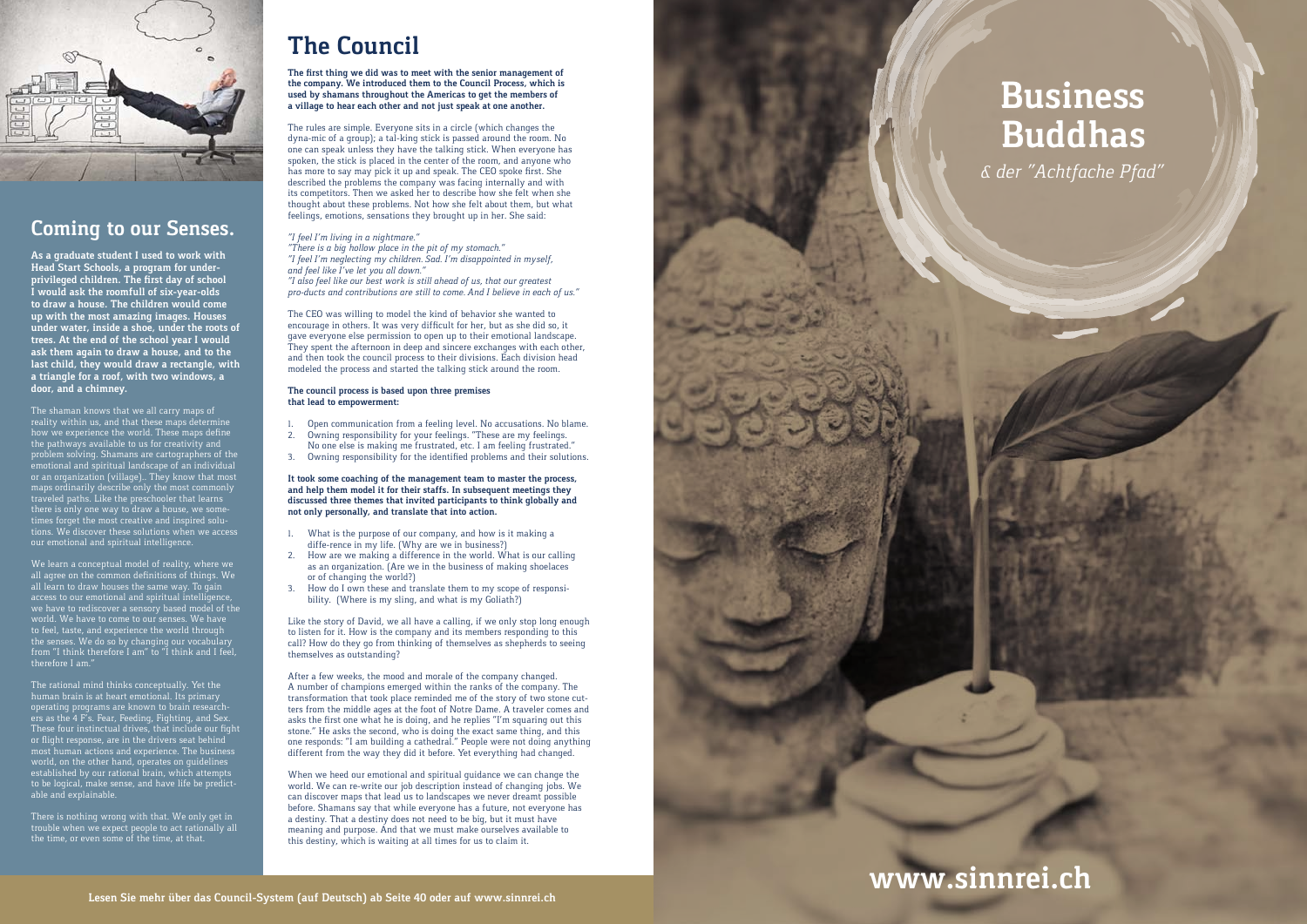

**Leadership setzt gekonntes Selbstmanagement voraus, soll es längerfristig erfolgreich wirken. Denn so, wie wir unser inneres Team organisieren, so handeln wir auch gegen aussen, als Leader für die Organisation. Und nach innen wie aussen sind wir verantwortlich für sinnvolle, zielorientierte Führung, flexible Konzepte, optimale, schonende Ressourcennutzung und Motivation im System – also für ganzheitlichen Erfolg.**

Buddhistische Psychologie hat für die Schlüsselkompetenzen zeitgemässer Führung raffinierte Tools, ganzheitlich wirksame Methoden für die **nötige Power, für kraftvollen Fokus und weitsichtige Intelligenz.** Wer über längere Zeit im Autopilot-Modus unterwegs ist, nicht rechtzeitig abschalten und loslassen kann, wem Selbstdistanz fehlt und der Mut zur Kreativität, der lenkt sich früher oder später in Stress, ins Burnout, ins Gefühl, nicht am richtigen Ort zu sein – Identitäts-, Ehe-, Sinnkrisen sind vorprogrammiert, Macht- und Kontrollverlust die Folge. Wer hingegen seinen **Fokus** flexibel zoomen kann zwischen entscheidenden Details, zentralen Zusammenhängen und dem weiten Ganzen, zwischen Chaos und Ruhe, zwischen innen und aussen, der kann mit den Ressourcen und Energien, mit den eigenen und denen der Firma, bestens haushalten; kann sich und sein Umfeld lenken – dahin, wo Glück, Erfolg, Zufriedenheit, Gesundheit schon seit jeher warten. Erkenntnis passiert nämlich nicht unter Zeitdruck, sondern ohne Erwartung, in innerer Ruhe, z.B. beim Meditieren.

Dafür braucht es eine entsprechende Haltung, eine verkörperte **Erkenntnis** darüber, wie die Dinge sich natürlicherweise entwickeln und ein stetes Training in **Achtsamkeit** und **Wachsamkeit** für emotionale und rationale, körperliche und feinstoffliche Prozesse (z.B. **Atemfokus**). Der Leader wird zu dem, was er macht. Ist im Hier, im Jetzt – ganz. Wer mit einem Kunden spricht, aber in Gedanken bereits beim nächsten Gespräch ist, dem mangelt es an Präsenz und dieser Mangel setzt sich als labile Reaktions-Kette in jeder Handlung fort. Achtsamkeit hingegen steigert den inneren Reifegrad, gibt dynamische Gelassenheit und wirkt auf die Mitmenschen in Form von guter Ausstrahlung, kreativer Atmosphäre und Charisma wohltuend. Buddhismus, als Erkenntnislehre, lehrt u.a. ein Verständnis für die **Natur des ei-**

**genen Geistes.** Denn aus der Art, wie wir denken, urteilen, Erlebtes verarbeiten und neu verknüpfen, managen wir unser Wohl (oder die **"Vier Edlen Wahrheiten",** wie das in buddhistischer Philosophie heisst – siehe Box auf der übernächsten Seite). Wenn Menschen in Teams erkennen, was ihnen und anderen gut tut, wenn sie kreativer und achtsamer werden, **entsteht von selbst eine Ethik,** die keine äusseren Gesetze braucht. Ein immenser<br>gesellschaftlicher Gegesellschaftlicher winn.

Kann der Leader sein **Ego** soweit zurückfahren, dass man ihn in der Menge fast nicht be-

merkt, dann aber bei Bedarf eine so starke Präsenz entwickeln, dass er selbst

> mit leisen Worten und Gesten höchste Aufmerksamkeit erzielt, nicht des Effektes wegen, sondern weil das, was er zu sagen hat, mindestens nachdenklich stimmt, dann ist schon das Meiste erreicht.

Buddhistisch-psychologisches Coaching lehrt Energien ein- und ausschalten wie auf Knopfdruck, kennt Techniken, wie wir Probleme **transformieren** können, wie wir ihre verursachenden Energien im Keim erkennen und löschen können, und motiviert zu beständigem, mit Achtsamkeit zielführendem Verhalten (mit Tools aus dem **"Achtfachen Pfad"** und den **"Sechs Paramitas",** siehe nächste und übernächste Seite). Gemeinsam ist all diesen Techniken, dass sie u.a. auf dem **Karmaund Reinkarnations-Konzept** aufbauen**:** jedes Handeln zeitigt eine Wirkung. Daraus

#### z i e h t

der Leader seine Motivation und Kraft. Denn wie er mit seinen Mitarbeitenden umgeht, hat früher oder später Konsequenzen auch für ihn selber. Wenn er diese **wechselseitige Abhängigkeit (Interdependenz)** erkennt, weiss, dass er nur so lange an der Macht ist, wie ihm die Mitarbeitenden folgen, und wenn er um die **Vergänglichkeit** von allem weiss und danach lebt, dass zum Beispiel auch er einmal zurücktreten muss aus seiner Position, aus diesem Leben, dann schafft er es, auf dem **Mittelweg** (zwischen Ohnmacht und Allmacht) gehend, Liebe und Vertrauen zu schenken und mit weisem Wissen und Respekt zu führen, im Fluss zu sein, gleichmütig, nondual.

# **Meditierende Manager**  *Buddhismus fürs Business*

Dann kann er, dank mentalem Kampftraining bei Bedarf auch mit scharfer Klinge dem Konkurrenten entgegentreten und ihn angemessen, effektiv schlagen oder **anstrengungslos** freundlich sein mit anderen, **respektvoll** helfen und **hilfreich**  sein, **ohne das Gegenüber verändern zu wollen.** Er kann **Raum geben** und sich seinen eigenen rechtzeitig nehmen. Daraus erwächst ihm Respekt. **Vertrauen** bekommt er durch **Disziplin:** dadurch, dass er hält, was er verspricht (aufgrund realistischer Einschätzung seiner Ressourcen), und indem er mit bestem Wissen tut, was er kann. Das ist **Mitgefühl** – sie ist eine Motivation, keine Handlung. Ein mitfühlender Leader reagiert zum Beispiel auf einen Mitarbeitenden, der ausser sich ist vor Wut im Idealfall so, dass er diesen in sich selbst zurück bringt; mit **zielführenden** Worten, Handlungen, mit ruhigem Atem und einem **hohen Bewusstsein für seine eigenen Körpersignale, Gefühle, Gedanken, Gesetzmässigkeiten** im Jetzt.

> Dafür muss er lernen achtsam zuzuhören, mit allen Sinnen wahr zu nehmen – sich selber und die Prozesse im Aussen – durch **Meditation** und konzentrierte Selbstbesinnung. Sie dient mit

all ihren Techniken letztlich dazu, dass wir vertraut werden mit unserem Mind, mit den Zuständen der **Mindfulness** (Achtsamer Konzentration) und mit Wachsamkeit. Geschult darin erkennen wir unser Potential, das Jetzt als perfekten Moment. Wir bekommen ein Gefühl dafür, mit wie wenig Investition wir den nächsten Schritt in die **richtige** Richtung tun können. Denn Meditation führt quasi an die Quelle unserer basalen Impulse. Von hier aus können Trainierte zusehen, wie aus den Impulsen die Basismotive erwachsen, daraus Emotionen, daraus Worte, ganze Geschichten, komplexe Konzepte, daraus folgernde Handlungen, eingeschliffene Gewohnheiten, unser Charakter, schliesslich unser Schicksal.

An diesen Ort des **Grundes** abtauchen zu können, dort für wahr zu nehmen und bewusst lenken zu können, wie der nächste Entscheid seinen Anfang nimmt, darum geht es. Wer das kann, vermag gewichtige Aussagen so zu lenken, dass sie zielgenau beim Gegenüber eintreffen und ihre Wirkung entfalten. Zusammenfassend kann man sagen, dass **Demut** gegenüber der Vergänglichkeit von allem, das Wissen um Interdependenz (wechselseitige Abhängigkeit) und die Erkenntnis, dass jede Ursache eine **entsprechende** Wirkung hat, dass diese entspanntere, starke Haltung zu Innovation und Kreativität führt also zu einer Öffnung des Systems, zu einem Zulassen neuer Strukturen, zum Mut, neue Prozesse und Verbindungen denkend vorweg zu nehmen. Die Energie für diese kreative Öffnung entsteht durch **Herzoffenheit** (schauen ohne werten), durch freien Denk-Innen-Raum, auf dem "Mittelweg" (zwischen den Extremen des Nihilismus und Externalismus), wenn man tief bis zur sprudelnden Ideen-Quelle blicken kann, dort wo all unser Potential seit jeher seinen Anfang nimmt.

Ist dem Leader bewusst, wie er seinen Wahrnehmungsfokus gleichzeitig einstellen kann auf Modus **"Gesamt-Überblick"** und **"Teilzusammenhang"** und **"Detail",**  wird er auch schwierigste Entscheide intuitiv sicher und rational leichter fällen. Er merkt, woher die Ursachen kommen und wohin die Wirkungen zielen sollen. Denn zur Steuerung komplexer Prozesse braucht es sowohl die "blinde,"starke" Emotion, wie auch die "clevere, "sehende" Intelligenz. Ohne Emotionen würden wir wie Roboter funktionieren, statt beispielsweise wie ein kollegialer, verständnisvoller Chef zu sein. Aber erst die "Augen der "Intelligenz" machen den Leader erwachsen, vorausplanend, wissend. Und erst wer mit den Emotionen umzugehen weiss, kann die **Energie,** die sie freisetzen, konstruktiv nutzen. Unkontrollierte Emotionen machen den Menschen zu ihrem Sklaven, erschöpfen ihn, machen ihn krank. Wer die **Gesetze der Emotionen** nicht kennt und respektiert, wird depressiv, fühlt sich gefangen. Eines dieser Gesetze zum Beispiel besagt, dass unser **"Anhaften"** an Dinge in uns **negative Emotionen** evoziert. Wut, Angst, Trauer, Arroganz, Selbstbezogenheit, Eifersucht, Neid: sie alle wachsen wie **Dämonen** in uns heran, nur weil wir Festhalten zum Beispiel am Gedanken: dass nur wir recht

haben, oder nur die jetzige berufliche Identität Beachtung bringt, nur ich weiss wie es richtig funktioniert, oder "meine" Frau nur mir gehört. Allein schon, wenn wir nur subtil in solchen Emotions-Netzen verfangen sind, urteilen wir nicht mehr wertfrei, sondern mit eingeschränktem Fokus, und schleppen solche unguten, mentalen Viren in neue Systemstrukturen ein.

Mentales **Transformations**-Training ist hier angesagt. Das lässt sich allerdings nicht in ein paar Seminartagen als Input vermitteln und funktioniert dann von selbst. Jeder Leader sollte die zu ihm passende Praxis finden und die für ihn besten Methoden im Alltag anwenden und "üben", zum Beispiel angewandte Achtsamkeit, Aufmerksamkeit, Mitgefühl für zuerst die eigenen, inneren Prozesse und dann, auch parallel, zu allem, was uns begegnet, bei der Arbeit, privat, mit Mitarbeitern, mit der eigenen Familie.

Buddhistisch-psychologisches Coaching, heute begonnen, kann als Training sofort in den Alltag integriert werden und trägt Früchte vom ersten Tag an. Ich wünsche Ihnen den gewünschten Ertrag und helfe gerne beim Sähen, Düngen, Unkrautjäten und Miterleben, wie Sie reicher werden damit, erfolgreicher auf allen Ebenen.

> "Erkenntniss passiert nicht unter Zeitdruck, sondern ohne Erwartung, in innerer Ruhe."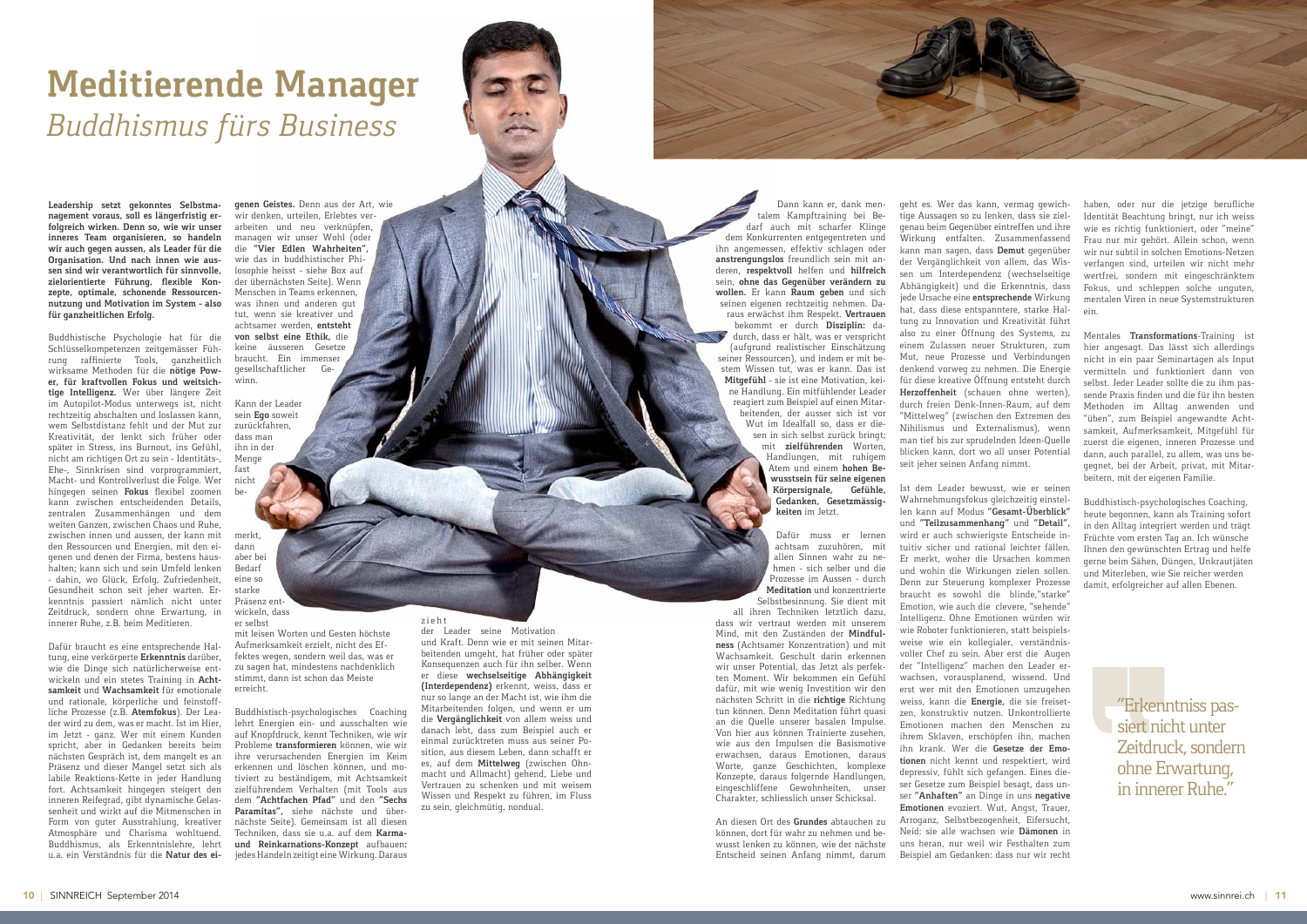



## **Hohes Bewusstsein** *für Business Buddhas*

#### **Unser Bewusstsein wird mit durch- gängiger Aktivität konfrontiert**

Die Nervenzellen warten nicht passiv ruhend auf Input, sondern sind auch ohne äussere Reize stetig in Aktion und Bereitschaft, was wir bisweilen auch als quälend empfinden, z.B. wenn sie uns ihre Kommunikation untereinander geradezu aufdrängen und uns von dem ablenken, was wir eigentlich denken wollen.

#### **Unser Bewusstsein nimmt parallele Abläufe gleichzeitig wahr**

Während wir hier beispielsweise lesen, kümmern sich andere "Abteilungen" um unsere körperlichen Notwendigkeiten, verarbeiten andere Strukturen und nehmen neben den Informationen des Lesens zusätzlich eingehende Reize auf. Hohes Bewusstsein registriert das alles. Wichtiges von Unwichtigem trennen zu können, das ist die Kunst.

#### **Unser Bewusstsein ist im Stande zu fokussieren**

Je nach unserer Aufmerksamkeit, je nach Bewusstseinstraining, je nach der Menge interner Debatten in den einzelnen Abteilungen und in Abhängigkeit der Stärke von neuen Kunden (Reizen) ist unsere Aufmerksamkeitsleistung unterschiedlich gebündelt und wir sind unterschiedlich effektiv in der Zieloptimierung.

#### **Unser Bewusstsein kann getäuscht werden**

Es ist sehr gefordert. wenn sich ein potentiell gefährlicher Kunde (Reiz) unserem Unternehmen (Nervensystem) nähert oder wenn innerhalb der Firma alles durcheinander läuft. Nicht selten sind unsere inneren Abteilungen gar so intensiv in Gespräche vertieft, dass äussere Situationen gar nicht oder als Überforderung wahrgenommen werden und falsch beurteilt werden.

**Bewusstsein, auch spirituelle Intelligenz SQ genannt, ist messbar als 40-Hz-Wellen und beschäftigt als Intelligenzform neben den bekannten IQ (Intelligenz-Quotient) und EQ (Emotionale Intelligenz) auch die Hirnforschung und Quantenwissenschaften.**

Das, was im Buddhismus "Bewusstsein" genannt wird ist so komplex wie die Abläufe und die Infrastruktur in einem riesigen Firmenkonglomerat. Da gibt es in unserem Hirn verschiedene Abteilungen (Hirnareale), die sehr unterschiedlichen Aufgaben nachgehen, aber trotzdem miteinander verbunden sind. Das Unternehmen verfügt über sehr viele (100 Millionen) aktive Angestellte (Nervenzellen), die stets miteinander kommunizieren – auch dann, wenn sie akut nichts zu tun haben. Einige vergleichen ihre Daten miteinander, andere kontrollieren Altbestände und wieder andere unterhalten sich über Zukünftiges. Wenn nun ein neuer Kunde (Reiz) erscheint, reagieren vielleicht erst einmal nur wenige Angestellte auf ihn; andere setzen ihre bisherige Aktivität fort. Wenn der neue Kunde aber etwas kaufen will (und einigen Angestellten oder Abteilungen interessant erscheint), schauen plötzlich ganz viele nach ihm, vergleichen ihn mit bereits bekannten Kunden, vergleichen seine Wünsche mit den eigenen Kapazitäten. Während einige Angestellte mehr auf ihre finanziellen Möglichkeiten (Ressourcen) achten, suchen andere eher nach Möglichkeiten für eine schnelle Abwicklung oder nach eventuellen Risiken.

**Dieses Beispiel macht uns auf einige der vielen möglichen Herausforderungen aufmerksam, denen wir (als Leader) bewusst und unbewusst ausgesetzt sind.**

### **Der "Achtfache Pfad"**

Der Leader kann zwar alle Infos bündeln, zuschauen, lenkend einwirken, miterleben, wie alles läuft, aber vieles passiert auch hervorragend ohne ihn. Hinzu kommt, dass die Aufmerksamkeit unserer inneren Angestellten (Nervenzellen) stetig wechselt und ihre Erfahrungen den Verlauf für neue Transaktionen beeinflussen. Will der Leader nun Gewohnheiten und Abläufe in seiner Firma verändern, hat er beharrlich, in länger dauernden Prozessen, verschiedenen Abteilungen die neuen, besseren Strukturen anzugewöhnen, so der Abteilung für Körper-Signale, sowie derjenigen für Gefühle, Gedanken und für Gesetzmässigkeiten. Je besser der Leader die Eigenarten seiner Abteilungen versteht, umso leichter kann er die Massnahmen austarieren, die er für realitätsbezogenere, wirkungsvollere Strategien nutzen möchte. Zur erfolgreichen Praxis gehört v.a. Selbstbeobachtung (Meditation, Achtsamkeit, Bewusstseins- und Wahrnehmungserweiterung, Geist- und Mitgefühl-Schulung). Was man beobachten soll, ist in acht Bereiche aufgeteilt ("Achtfacher Pfad"). Lesen Sie mehr auf den Folgeseiten.